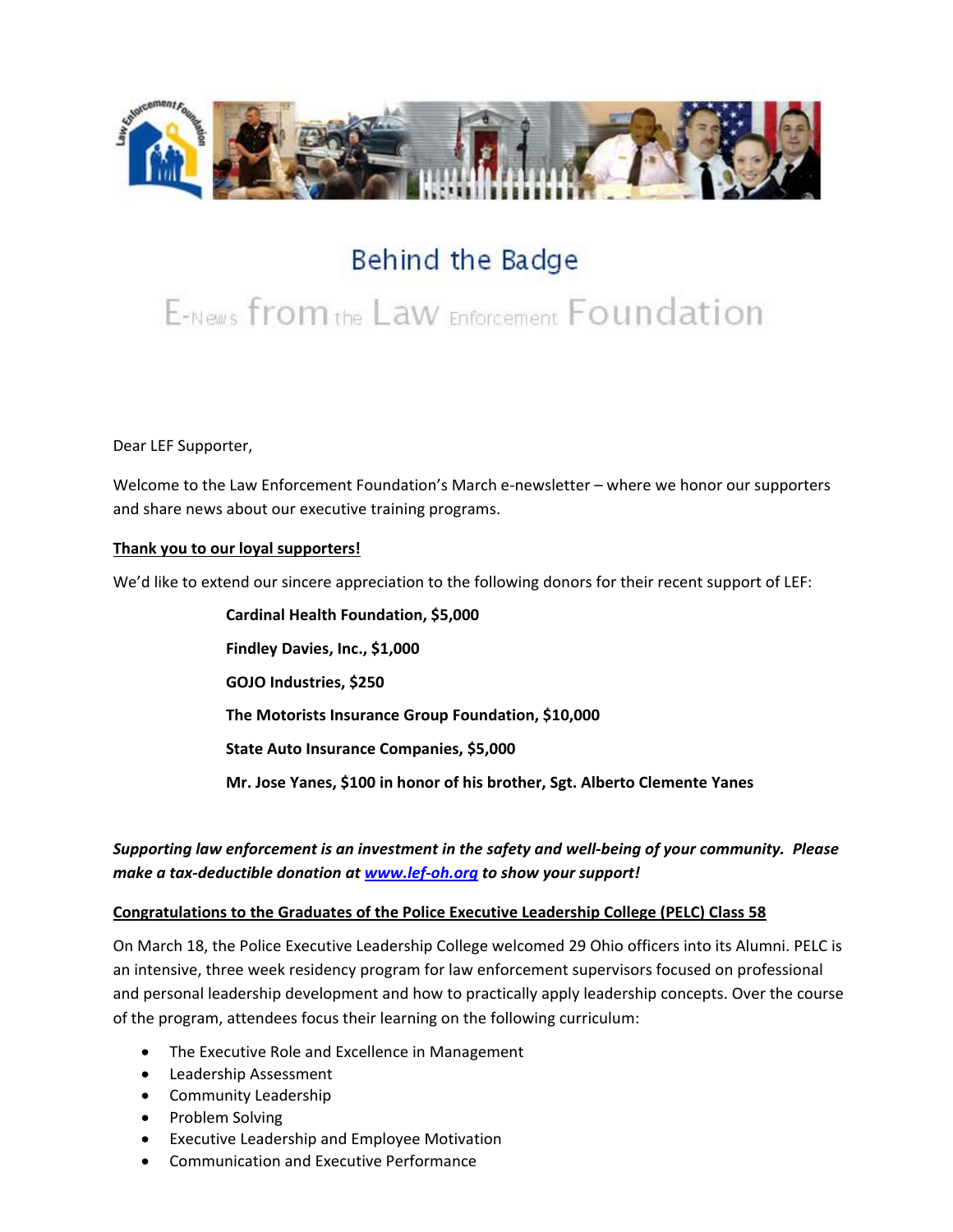- Written Communication
- Organizational Ethics
- Negotiation with Power and Confidence
- Media Management
- Change Management
- Ethical, Character-Driven Leadership: Leading to Make a Difference at Work and in the Community
- Volunteerism

PELC is an intensive learning experience focused on leadership skills vital to long term personal success and change in the organization… both for the benefit of the community. The program's objective is to improve the capacity of supervisors in law enforcement; to make them better leaders, to be visionary thinkers in community development, safety initiatives, and most important, to create law enforcement departments that run efficiently by cutting waste, streamlining efforts, and to better identify and utilize available assets.

Here's what a couple of the PELC 58 Graduates had to say about his PELC experience:

*"Our department teaches us how to manage people. We knew how many people we need to get the job done, and how to enforce the rules. PELC is about leadership, treating people right, accomplishing the mission of the organization, and enforcing with ethics."*

*-Lt. Walter Reeve*

*Middletown Police Department*

*PELC 58*

*"PELC has shown me the deficiencies in my leadership and encouraged me t develop the officers I work with. If I can develop an excellent officer to replace me as a leader, that will by my legacy when I retire."*

*-Sgt. Eric Goodwin*

*Copley Police Department*

*PELC 58*

Today, there are 1,689 PELC graduates making a positive contribution towards the safety and welfare of their communities. Best wishes to our PELC 57 graduates in their future endeavors of serving their departments and protecting their communities!

*This is one of the programs that is exclusive to the Law Enforcement Foundation. If you are interested in sponsoring the PELC program or a student of PELC, please contact Donna Braxton at [donna.braxton@oacp.org](mailto:donna.braxton@oacp.org) or 614-761-4630.*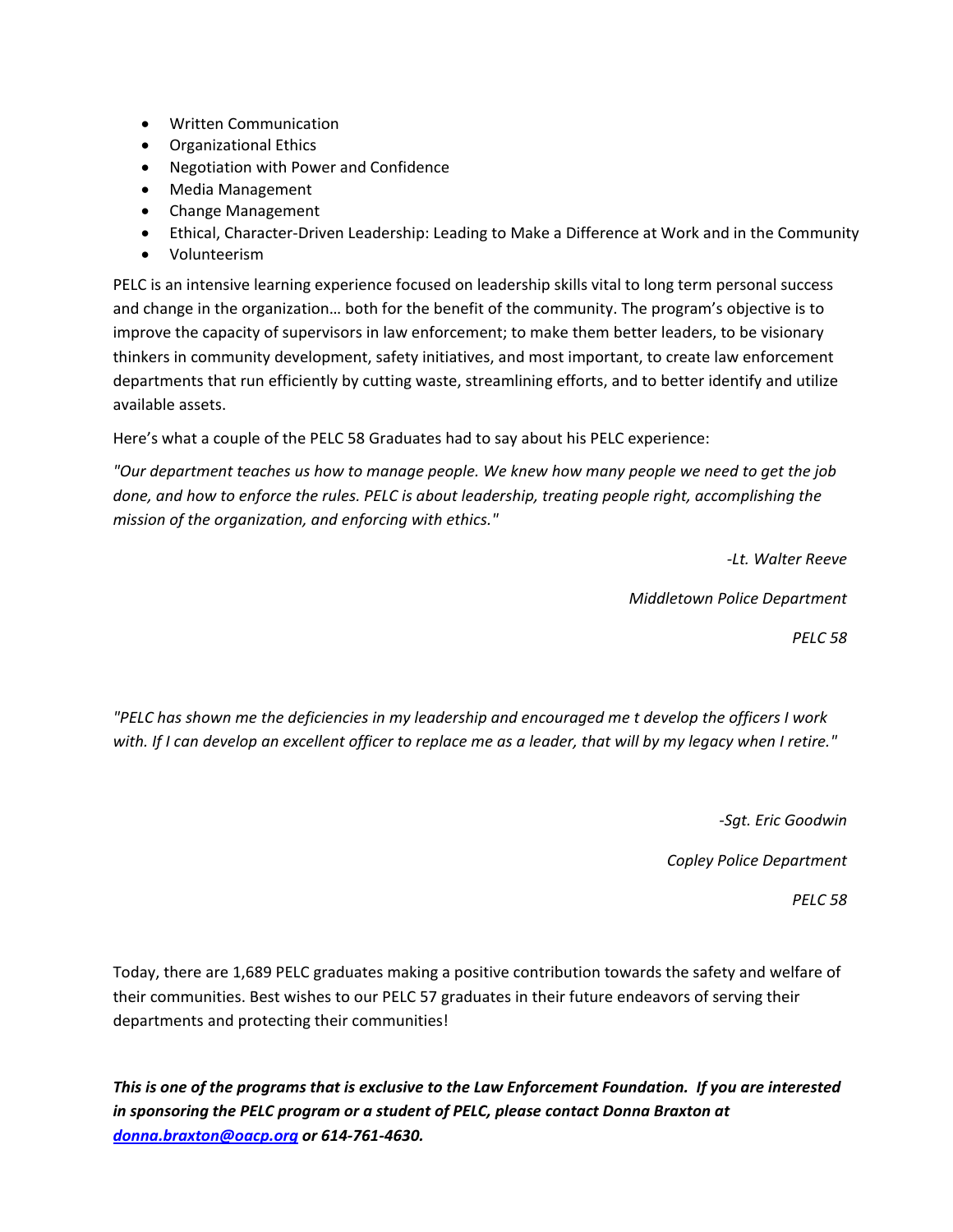#### **Attention all Kroger Plus Card Holders!**

The Law Enforcement Foundation would like to thank everyone who registered their Kroger Plus card as a LEF supporter. In 2010, **the LEF received over \$500 through Kroger's Community Rewards Program**  which contributes a percentage of sales from the transactions our supporters make with their registered Kroger Plus card.

*Starting April 1, 2011, all participants previously enrolled as LEF supporters, must re-enroll their card as a LEF supporter!* Your re-enrollment ensures that LEF will continue to receive quarterly contributions from Kroger.

### **TO RE-ENROLL YOUR KROGER PLUS CARD FOR COMMUNITY REWARDS:**

- Go t[o www.krogercommunityrewards.com](http://www.krogercommunityrewards.com/)
- Click on "Already enrolled? Sign In" and enter your email and password previously used to register your card.
- Click on "My Account" in the top right-hand corner.
- Scroll down to the "Community Rewards Information" box and click on "Edit Community Rewards Program Information".
- Enter Non-Profit Organization number **(Law Enforcement Foundation's number is 83508)** or name of organization, select organization from list and click on "Save Changes".
- To verify you are enrolled correctly to support LEF, your "My Account" page will list LEF as your "Organization" in the "Community Rewards Information" box.

*Haven't registered your Kroger Plus card or enrolled in the Kroger Community Rewards Program? Earning money for LEF is easier than ever- simply shop, use your registered Kroger Plus card and LEF will receive a check each quarter.*

# **TO ENROLL IN THE KROGER COMMUNITY REWARDS PROGRAM:**

- Simply register online a[t www.krogercommunityrewards.com](http://www.krogercommunityrewards.com/), be sure to have your Kroger Plus card handy
	- 1. Most participants are new online customers, so they must click on SIGN UP TODAY in the "New Customer" box.
	- 2. Sign up for a Kroger Rewards Account by entering zip code, clicking on favorite store, entering your email address and creating a password, agreeing to the terms and conditions
	- 3. You will then get a message to check your email inbox and click on the link within the body of the email.
- Click on My Account and use your email address and password to proceed to the next step.
- Click on Edit Kroger Community Rewards information (2<sup>nd</sup> box down on right hand side) and input your Kroger Plus card number.
- Update or confirm your information.